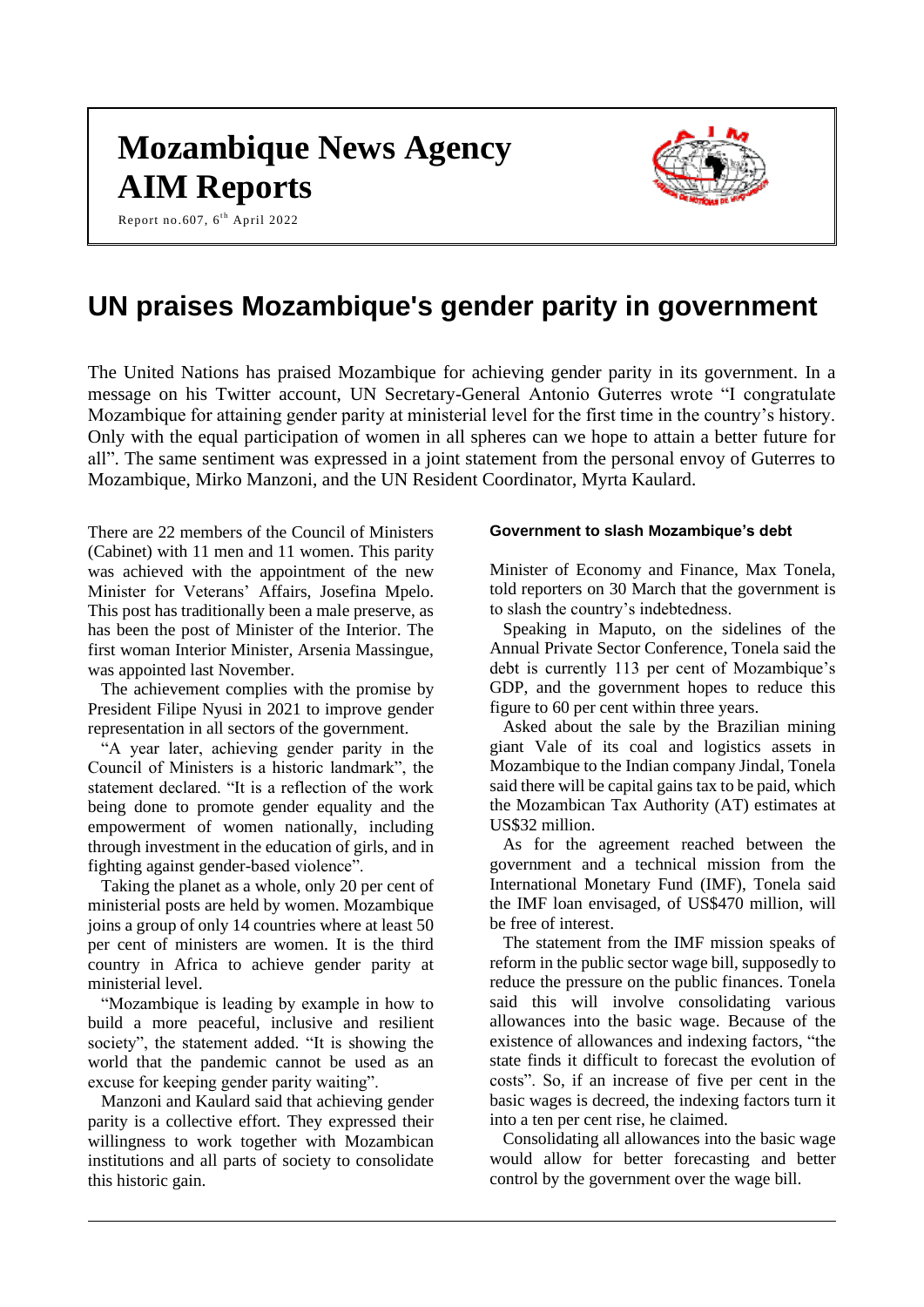#### **President Nyusi inaugurates Metoro Solar Power Plant**

President Filipe Nyusi on 1 April inaugurated the Metoro Solar Power Plant in Ancuabe district in the northern province of Cabo Delgado. The project cost US\$ 56 million of which US\$40 million came from a loan from the French Development Agency (AFD) and its subsidiary "Proparco".

The Metoro complex is the country's second largest solar power station covering more than 138 hectares. It consists of 121,500 solar panels and has an installed capacity to generate 41 megawatts peak (MWp). It will generate 69 Gigawatt hours (GWh) per year, providing enough electricity for 140,000 people which is about 75 per cent of the residents of the provincial capital Pemba.

The electricity will be fed into the national power grid, which is managed by the publicly owned electricity company, EDM.

President Nyusi said that the infrastructure is part of the country's great strides towards the goal of generating an additional 600 megawatts of electricity during his second five year term of office.

He declared that the solar power station will also increase the contribution of renewable energies and mitigate the impact of climate change. In addition, it will respond to the rapidly growing domestic and regional demand for power.

The Metoro energy complex, President Nyusi pointed out, will also strengthen the country's power security and autonomy, and boost the construction of more health centres, schools, water supply systems, and irrigation in the rural areas.

The French Ambassador to Mozambique, David Izzo, hailed the benefits of the project pointing out that it will reduce annual emissions of greenhouse gases by 49,000 tonnes of carbon dioxide, thus making a significant contribution to the fight against climate change.

Izzo stated that under the power project's corporate social responsibility programme, throughout the 25 year operational period, part of the income generated by the power project will be channelled to community projects drawn up in partnership with both the authorities and the local communities.

This is a condensed version of the AIM daily news service - for details contact pfauvet@live.com

\_\_\_\_\_\_\_\_\_\_\_\_\_\_\_\_\_\_\_\_\_\_\_\_\_\_\_\_\_\_\_\_\_\_\_\_\_\_\_\_

#### **President Nyusi lays first stone for Temane Thermal Plant**

President Filipe Nyusi on 28 March laid the foundation stone for the construction of the Temane Thermal Plant (CTT), the country's largest power station built post-independence, which will generate 450 megawatts (MW) of electricity in Inhassoro in the southern province of Inhambane.

The ceremony also marked the beginning of construction on the 573 kilometres long Maputo-Temane high voltage power line and the liquefied oil and gas plant that will produce 30,000 tonnes of liquefied petroleum gas annually and 4,000 barrels of light oil daily for exports. The gas and energy projects altogether will cost over US\$1.6 billion.

Addressing the ceremony, President Nyusi stressed that Mozambique's mid and long term vision for the energy sector focuses on increasing generation capacity in the current five year period (2020-2024) by 600 megawatts. Meeting this target will depend on CTT boosting existing generation capacity by 16 per cent. The construction of CTT is scheduled to be concluded in November 2024,

The President explained that "the energy sector development plan will enable the country to simultaneously reach the core objectives of energy autonomy and becoming the paramount stakeholder of power supply to the member states of the Southern African Development Community". He noted that CTT will be interconnected with the transmission networks of the country's three regions (south, centre, and north) and increase the availability of electricity to both domestic and foreign markets.

The President said that throughout the construction phase the project will employ about 700 workers. He also urged the stakeholders to ensure that every household affected by the project is resettled decently and that there should be no repeat of the mistakes of past experiences of resettlement.

President Nyusi added that there are other projects in the pipeline which include the Mphanda Nkuwa dam on the Zambezi, 60 kilometres downstream from Cahora Bassa, and wind turbines in Inhambane and at Namaacha in Maputo province.

Earlier in the day, President Nyusi commissioned the water supply system in Inhassoro town, which is sponsored by the South African petrochemical giant Sasol in partnership with the Mozambican National Hydrocarbon Company (ENH). Budgeted at 190 million meticais (US\$4.3 million), the system will benefit 14,650 consumers.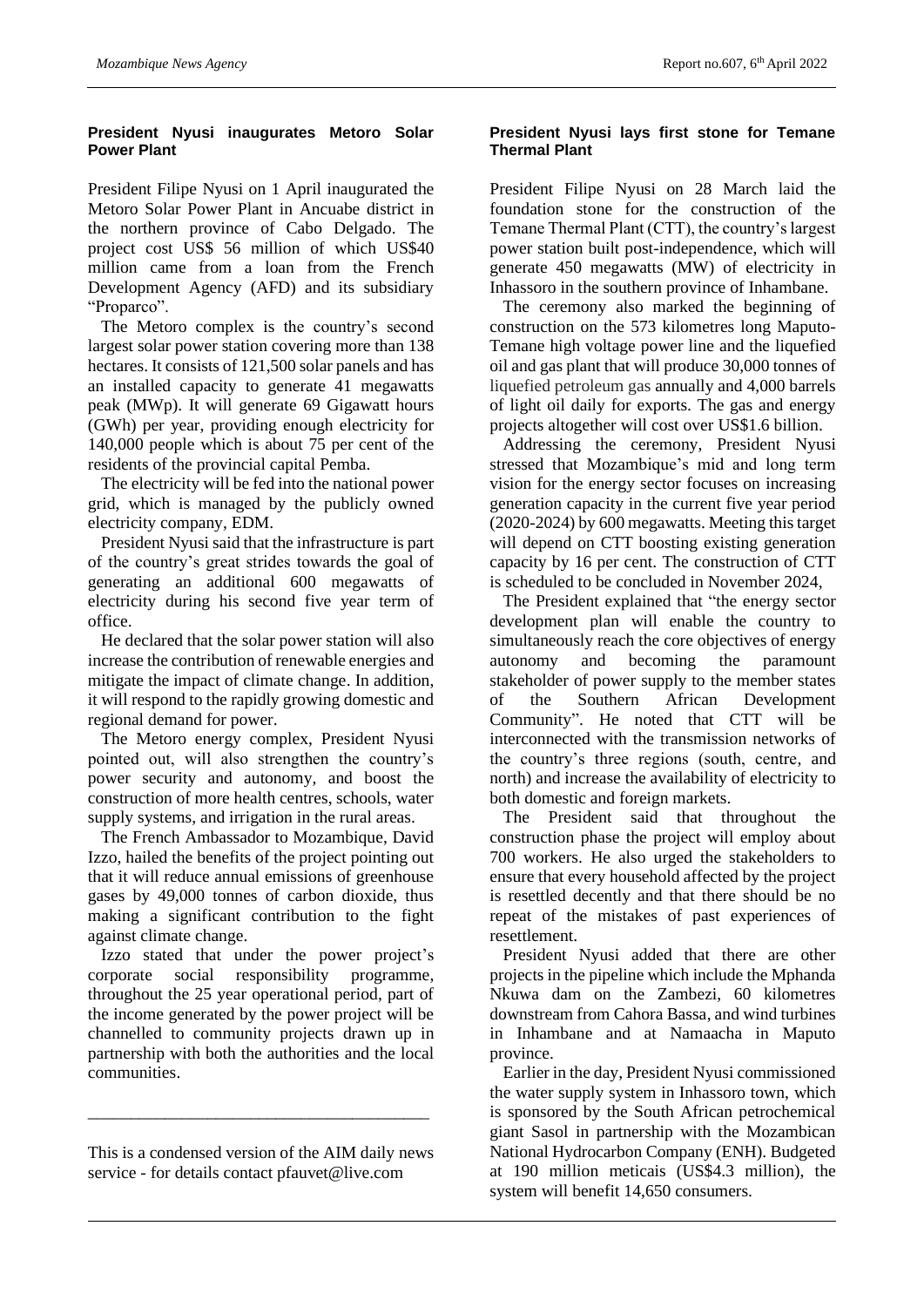#### **Three new judges take office**

President Filipe Nyusi on 31 March urged the new judges appointed to the Administrative Tribunal (TA) to fight against corruption and to ensure that cases are dealt with quickly.

The Administrative Tribunal is the body that oversees the legality of public expenditure and is effectively Mozambique's highest audit authority.

President Nyusi was speaking at a ceremony in Maputo where he swore into office three new judges, Amelia Simbine, Nelson Jaque, and Claudio Pene.

Mozambican courts, and particularly the TA, have long been criticised for their lethargy, and so President Nyusi made a point of urging the new judges to speed things up, arguing that "the rapid investigation of a case should not be a favour, but a way of working".

He said the justice system should facilitate the business environment and make the Mozambican market more attractive, competitive, and secure for national and foreign private investment. It should also be prompt in providing justice for needy citizens.

The justice system, President Nyusi added, had to meet the challenges posed by the new financial and asset regime of the decentralised bodies of provincial government. The management of the public funds allocated to these bodies must be monitored, he said.

Among President Nyusi's recommendations was the approval of legal instruments on electronic procedures that could speed up the processing of cases before the TA.

In the context of repairing the damage caused by natural disasters, President Nyusi demanded audits and the implementation of tools adequate to the institutional situation in the country and the world, to halt any diversion of funds.

One of the new judges, Amelia Simbine, told reporters "the fight against corruption is not a task exclusive to the three judges who have just taken office, it is also a challenge for all of society".

#### **Two senior prosecutors sworn in**

Attorney-General Beatriz Buchili on 4 April swore into office Americo Letela as Director of the Central Office for the Fight against Organised and Transnational Crime and Amelia Munguambe as Director of the Central Office for the Recovery of Assets.

Speaking at the ceremony in Maputo, Buchili argued that both are experienced prosecutors

"which raises our expectations that they will perform the tasks entrusted to them with responsibility and professionalism".

She added that Mozambique "faces major challenges in fighting organised and transnational crime such as terrorism, kidnapping, drug trafficking, people trafficking, corruption, and money laundering".

According to Buchili, the two newly established offices "will contribute to improving our performance in investigating and prosecuting these complex crimes".

The Central Office for the Fight against Organised Crime, Buchili continued, had been set up in strict observance of the United Nations and African Union conventions against terrorism. She argued that the legal bases have now been created "for a more robust intervention by the Public Prosecutor's Office and by the National Criminal Investigation Service (Sernic)".

As for the Central Office for the Recovery of Assets, Buchili stated that to prove the maxim that "crime does not pay", simply throwing criminals in jail is not enough. "The State must be compensated for all economic and financial losses suffered, and the criminals must be deprived of all the goods resulting from their illicit activities", she stressed. Hence the new office had been set up in line with a law on the recovery of assets passed recently by the country's parliament, the Assembly of the Republic. Buchili called on Munguambe to work closely with other bodies, such as Sernic, the Tax Authority (AT), and the Financial Intelligence Office and pursue all the measures necessary for a speedy and effective recovery of illegally acquired assets.

Since these crimes often span borders, she added, Munguambe and her team must work closely with similar offices in other states.

"We are aware of the human, material and financial limitations that we face", said Buchili, "but we must undertake efforts and create initiatives that allow us to comply with our mission".

She urged Letela and Munguambe to work with "humility, transparency, discipline and a sense of mission", and to motivate their colleagues.

# **Police seize cocaine at Maputo Airport**

The Mozambican authorities on 14 March seized three kilos of cocaine at Maputo International Airport from a South African woman who was returning from Brazil and had Maputo as her final destination.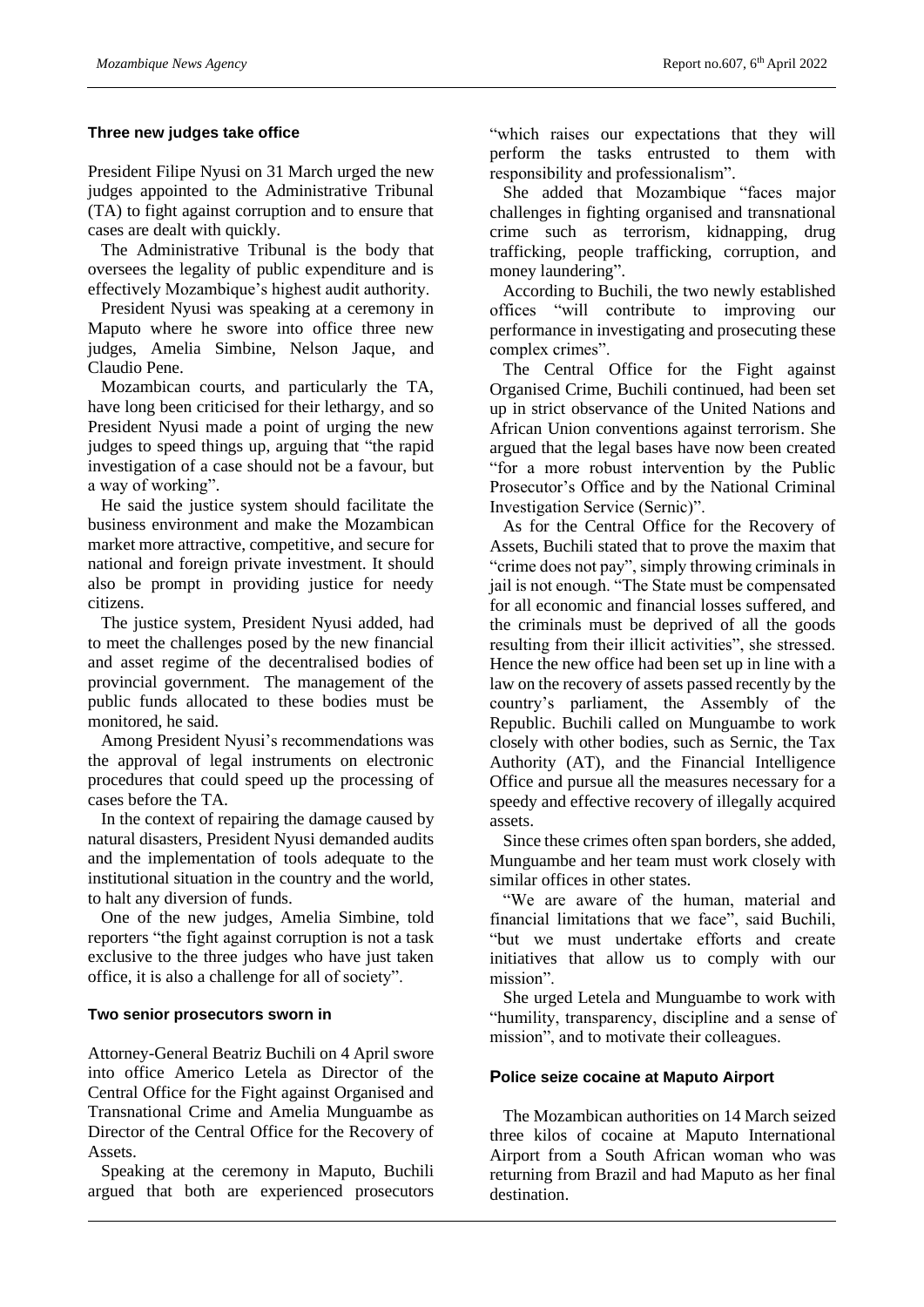### **Mozambique and Zimbabwe create Binational Commission**

Mozambique and Zimbabwe on 4 April took the decision to transform their Joint Commission into a Binational Commission which will not only boost bilateral cooperation ties between the two countries but also pave the way for the inclusion of other fields of common interest over the coming years.

The move was announced in Maputo in a joint press statement from Mozambican Foreign Minister Veronica Macamo and her Zimbabwean counterpart Frederick Shava. This followed faceto-face talks between delegations of the two countries headed by their respective Presidents, Filipe Nyusi and Emmerson Mnangagwa.

The Binational Commission will be headed by the two Presidents and meet annually,

In addition, Mozambique and Zimbabwe signed Memoranda of Understanding (MoU) in the fields of higher education, science and technology, justice, and for search and rescue operations in the event of an air crash within the territory of either country.

In the field of defence and security, Macamo said that cooperation has been running smoothly and has been focused on building the capacity of the Mozambican Defence and Security Forces (FDS) in the fight against terrorism in the northern province of Cabo Delgado.

As for the management of water resources, she indicated that Zimbabwe is an upstream country that shares the Limpopo, Save, Buzi, and Pungoe river basins. Mozambique has a great interest in ensuring the supply and control of water in both the rainy and dry seasons.

#### **Mozambique and Zimbabwe renew electricity supply deal**

Mozambique's publicly owned electricity company, EDM, and the Zimbabwe Electricity Supply Authority (ZESA) have renewed the bilateral agreement for power supply over the next three years under which EDM will provide 50 megawatts of energy to the neighbouring country.

The agreement, signed on 23 March by the chairperson of the EDM Board Marcelino Gildo and the ZESA Director of Transmission and Distribution Howard Choga, renews a contract that expired in December 2021. Under the latest deal, EDM could supply up to 150 MW of non-firm power.

A press release issued by EDM indicates that the two sides have also discussed the possibility of

strengthening bilateral relations, taking into account the ongoing development of new projects to generate and transmit electricity in Mozambique.

Special attention was attached to the Temane Thermal Plant (CTT) which is due to become operational in January 2025 with a capacity of 450 MW.

The two sides also discussed the future Mphanda Nkuwa Hydroelectric Power Station, which will generate 1500 MW. EDM is searching for a strategic investor to finance the construction and operation of the proposed dam, located on the Zambezi River 60 kilometres downstream from the existing dam at Cahora Bassa. The strategic partner, who will be the majority shareholder, will also cover the costs of technical, economic, environmental and market studies of the infrastructure, as well as the construction of the transmission lines.

# **Migrant workers to register with INSS**

Labour Minister Margarida Talapa on 26 March launched a campaign to register more than 28,000 Mozambican workers resident in South Africa with Mozambique's social security system.

Speaking in Johannesburg, Talapa said the target was to register more than 19,000 migrant mineworkers and 9,000 agricultural workers with Mozambique's National Social Security Institute (INSS). She said this initiative will cover Mozambicans working in both the formal and informal sectors of the South African economy.

Those workers who wish to benefit from the INSS will pay seven per cent of their wages into the social security system every month. Talapa told the workers that "this will guarantee your future when you are too old to continue working".

An INSS brigade will now visit South African mines and farms to register those workers who want to join the Mozambican social security system. But since South African companies cannot be registered with the INSS, the workers will join the sub-system that was initially set up for the selfemployed.

Contributions can be paid into the system through various mobile banking systems established by Mozambican commercial banks.

The Labour Ministry says it intends to replicate this initiative in Eswatini and in other southern African countries where there are significant numbers of Mozambican workers. The INSS is already paying pensions to beneficiaries resident in Portugal and Britain.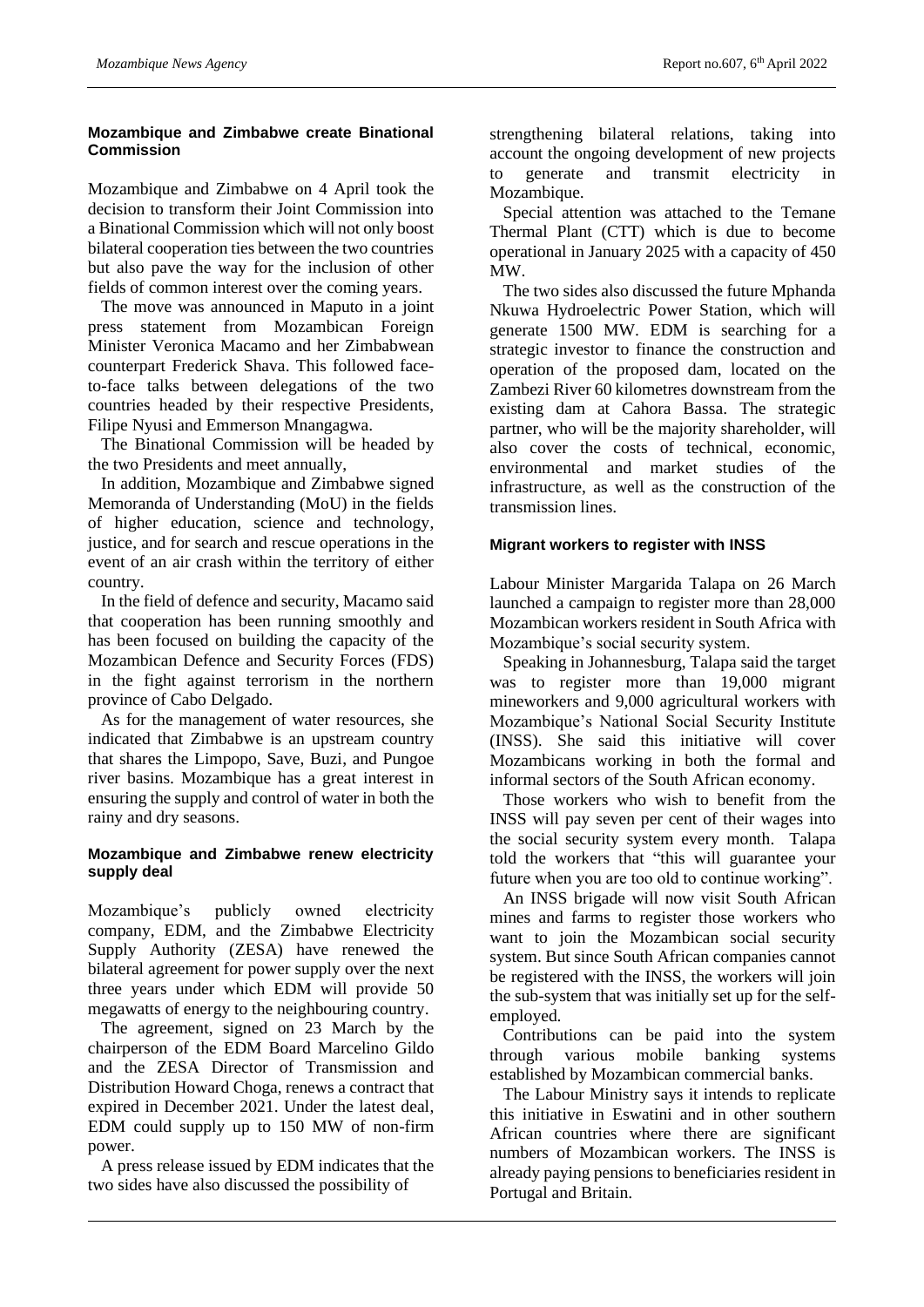#### **Mass use of cooking gas to remove regional inequalities**

President Filipe Nyusi on 2 April stressed that the mass use of cooking gas will not only remove regional asymmetries but also change the mindset of citizens who see it as a luxury product.

Addressing the launch of the National Programme for the Mass Use of Cooking Gas in the administrative post of Anchilo, about 25 kilometres from the northern city of Nampula city, President Nyusi pointed out that "nowadays, the consumption of cooking gas has a very limited expression within the country's energy mix and is geographically limited to the southern region, resulting in not only regional inequality but also a deficit of supply".

Mozambique's annual cooking gas consumption, the President added, is under 44,000 tonnes with an average per capita consumption of 1.4 kilos per year.

The President noted that "we want to set up a national movement to adopt cooking gas as a healthy and eco-friendly fuel and ensure that it is accessible to every Mozambican. He added that the expansion of the use of cooking gas will improve living standards, especially for women who have to collect firewood and produce charcoal for domestic use and income generation.

During the launch, the World Bank announced that it intends to support the programme through a grant of US\$10 million. World Bank representative Zayra Romo praised the initiative for creating direct and indirect jobs.

Romo stated that the programme will be economically viable due to the fact that the country will soon be a major producer of liquefied petroleum gas (LPG), as a by-product of the exploitation of the Pande and Temane gas fields in the southern province of Inhambane. This could remove the need to import cooking gas and thus make gas available to the public at an economically acceptable price.

Romo added that "to attain this goal, collaboration with the private sector is extremely important to guarantee efficiency and a reliable supply of fuel so that consumers do not return to traditional solutions".

Romo believed the programme will have a positive effect on health, particularly for women and children, who will no longer have to inhale noxious fumes from burning wood fuel. By replacing wood fuel, cooking gas will also have a positive effect on the environment by reducing deforestation. Women will also gain time, she

added, since they would no longer have to walk long distances to collect firewood. "Their time can be invested in more productive economic activities that can improve their income", she said. In addition, children will spend more time at school instead of looking for fuel.

The government hopes that the programme will benefit, both directly and indirectly, about four million people.

President Nyusi also inaugurated a gas bottle filling unit in Anchilo which cost 570 million meticais (about US\$9 million) and is financed by the Ministry of Mineral Resources and Energy.

#### **President Nyusi demands transparent land management**

President Filipe Nyusi on 31 March demanded the fair and transparent management of urban land with local communities participating in drawing up development programmes. According to President Nyusi, the priority in managing urban land should be to promote improved living conditions and so the programmes should be made with the population and not for the population.

The President was speaking in Maputo at the opening session of the Second National Urban Forum, taking place under the motto "Urbanisation: a priority for sustainable development".

"Participatory planning is more than one or two public consultations", said President Nyusi. "It means involving the local population actively and effectively since they know their environment. It means planning with the public so that when the plan is approved this population can not only identify with its purposes but can also provide support in publicising it and defend it against disinformation". "That is what inclusion is", he insisted, "planning with the population and not planning for the population".

He admitted it has been difficult for municipalities to draw up territorial plans at all levels given their lack of human and financial resources and the speed at which Mozambican cities are growing. But it was also true that often plans drawn up in offices "are not well understood or assimilated by the various local stakeholders because they have not been sufficiently involved in producing them".

President Nyusi added that special attention should be paid to the dynamics and changes in society so that planning tools are always up-to-date and become closer to realities without abandoning long term projections.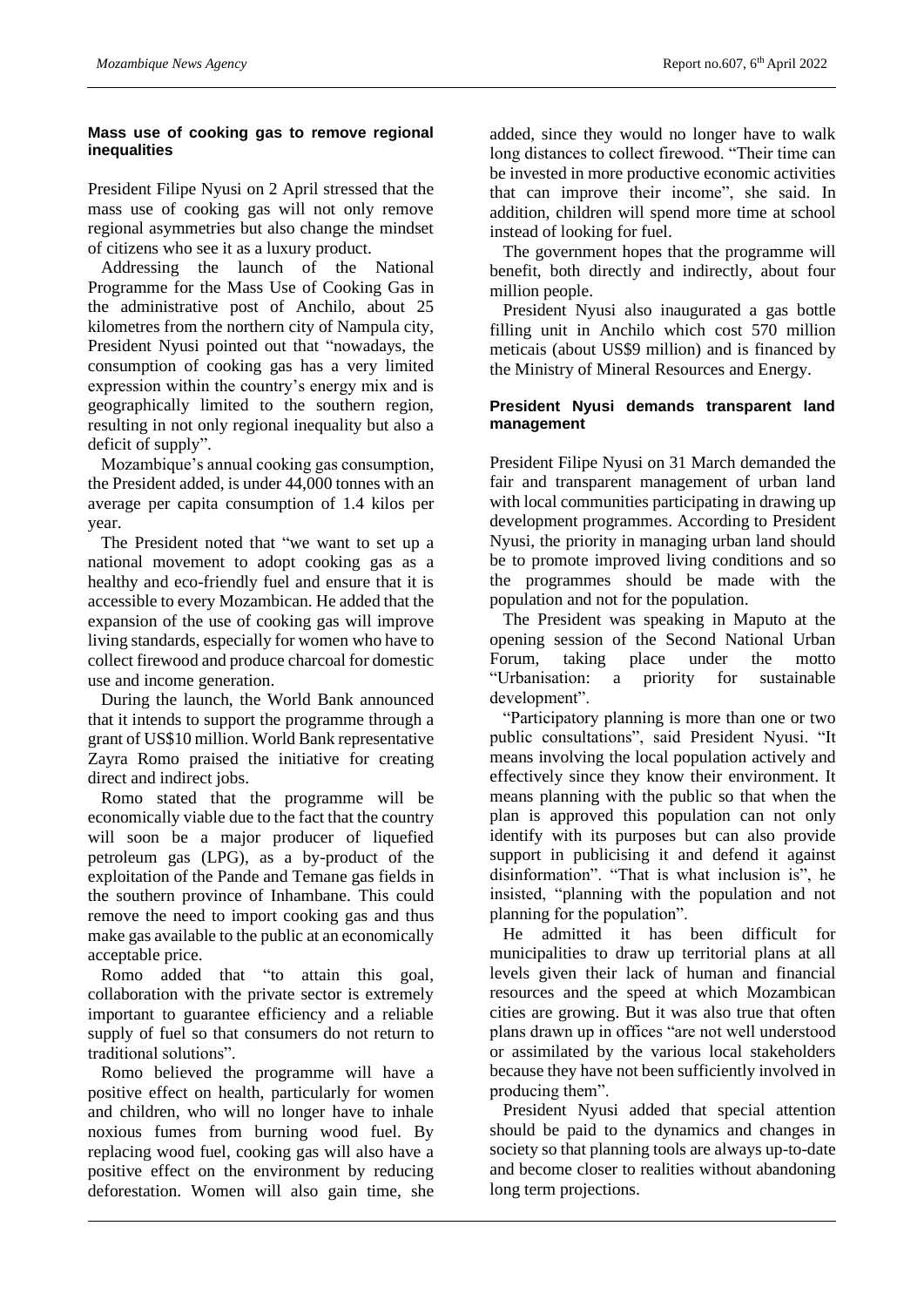#### **US to donate US\$1.5 billion in aid**

The Mozambican and United States governments on 31 March in Maputo signed an agreement under which US\$1.5 billion of aid will be provided to Mozambique over the next five years.

A press release from the US embassy described this as a "Development Objective Grant Agreement" which officially renews the partnership between the Mozambican government and the United States Agency for International Development (USAID), "to promote a more peaceful, prosperous, and healthy Mozambique".

According to the embassy, the agreement focuses on three primary objectives: healthier and better educated Mozambicans; diversified and inclusive economic growth; and increased resilience of vulnerable populations. The five year strategy, it continues, "increases support for northern and central Mozambique to withstand the shocks of natural disasters, violent extremism, and food insecurity".

It also intends "to promote a business environment that allows diverse and inclusive growth". To this end, the strategy "will assist Mozambique to develop more transparent and accountable public financial management".

It adds that "the strategy also focuses on building gender equality and increasing economic opportunities for youth".

#### **US reaffirms commitment to fighting TB in Mozambique**

The United States Embassy in Mozambique on 24 March, World Tuberculosis Day, reaffirmed its commitment to assisting Mozambique to eliminate tuberculosis as a public health problem.

An embassy press release said that TB is the fifth leading cause of death in Mozambique and the main cause of death among Mozambicans who are HIV-positive. The embassy noted that Mozambique is now poised to reach the target set by WHO (World Health Organisation) of testing and treating 90 per cent of all estimated TB cases annually.

It added that this year the U.S. Government will invest US\$13.4 million to support continued TB control efforts.

The embassy praised the "impressive results" from Mozambique's TB prevention and treatment drive, with 90 per cent of new and relapsed TB cases and 88 per cent of patients with TB/HIV coinfection successfully treated.

The release noted that "while some countries saw

significant drops in the number of TB cases identified during the COVID-19 pandemic, Mozambique maintained its pre-COVID performance. Additionally, Mozambique's patientfriendly decision to provide TB treatment in patients' homes was a success, with no drop in treatment completion rates during the pandemic".

### **Government to reduce chronic malnutrition**

The Mozambican government is to reduce the levels of chronic malnutrition among children through increased agricultural production and the availability of good quality foodstuffs, according to Prime Minister Adriano Maleiane.

The Prime Minister was speaking on 29 March at a ceremony in Maputo where he swore into office Leonor Mondlane as the new Executive Secretary of the Food and Nutritional Security Technical Secretariat (SETSAN).

Chronic malnutrition remains a serious public health problem in Mozambique. The latest data suggest that 38 per cent of all children under the age of five are chronically malnourished (alarming though this figure is, it is an improvement on the 43 per cent reported a couple of years ago).

Maleiane called on Mondlane "to strengthen and institutionalise the food and nutritional security coordination structures at provincial and district level throughout the country and strengthen the integrated information about food security so as to capture disaggregated data at all levels".

He urged SETSAN to promote actions of advocacy for social change and a change in diet, and "to build the capacity of leaders of public institutions and civil society, and media professionals, to deal with matters of food security and nutrition".

For her part, Mondlane, who works in the Ministry of Agriculture, said she is ready for her new tasks. She stressed the need to coordinate the education, health, agriculture, and fisheries sectors, among others, "in order to find the best response to the food security situation".

She said there had been improvements in producing fortified and good quality foods, but there remained a great deal to be done. "Rather than just producing food, we must bank on dietary education, because we have areas which produce food in abundance, but continue to face nutritional challenges", she said.

Mondlane replaces Celmira da Silva, who left SETSAN in February, to take up the post of general director of the National Administration of Conservation Areas (ANAC).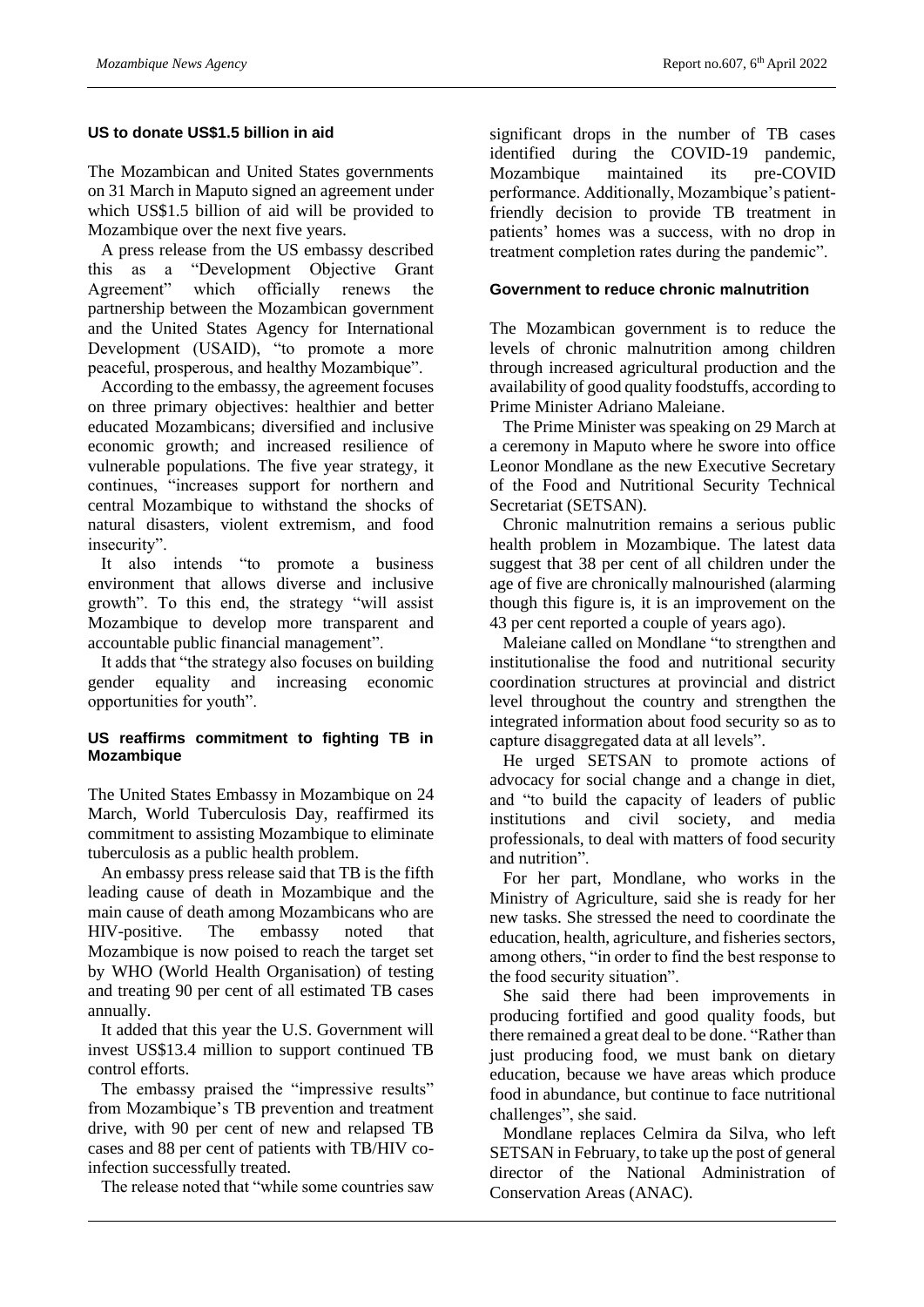#### **Municipal elections to cost over US\$100 million**

Mozambique's National Elections Commission (CNE) on 25 March in Maputo said that the country's sixth municipal elections, scheduled for 11 October 2023 in all 53 municipalities, will cost 9.7 billion meticais (over US\$100 million).

Addressing a press conference to outline the wide range of activities to be carried out by the electoral body up until polling day, CNE spokesperson Paulo Cuinica told reporters that the process will cost nearly 10 billion meticais, which will be disbursed by the State Budget.

"Regarding the election cost, for the activities scheduled for 2022 we will spend 3.2 billion meticais, and next year the budget will reach 6.5 billion. That will be 9.7 billion meticais altogether to cover the expenses of the whole process," Cuinica stated, adding that CNE wants to ensure that the polls are held in every municipality.

Within the next 60 days, Cuinica said, the CNE will set up its support bodies such as the provincial electoral commissions, followed by district commissions. The CNE will also draw up the time frame for voter registration and the proposal will be delivered to the Council of Ministers, which will publicly announce the dates for registration.

As for the inspection and observation of the polls, the CNE will accredit the election agents of the political parties, national and international observers as well as journalists who will follow the whole process until the proclamation and validation of the results by the Constitutional Council, the country's supreme body in electoral law.

Thus, Cuinica urged the political parties to submit in due time the requests for accreditation of their representatives. The requests must be submitted at least 30 days ahead of the start of voter registration. Each political party is entitled to request accreditation for two representatives and one alternate for every registration station.

The old voter registration cards will no longer be valid. One of the peculiarities of the Mozambican system is that the entire electorate is re-registered every five years. The voters in the 53 municipalities will be registered before the October 2023 municipal elections, followed by the registration of voters in the rest of the country ahead of the presidential, parliamentary, and provincial elections, scheduled for October 2024.

Cuinica said the CNE will carry out capacity building for the voter registration staff followed by their deployment, with the registration material, at the sites where the registration will take place.

#### **Finnish support for vulnerable children in Nampula**

The Finnish government on 28 March pledged to provide  $\epsilon$ 2.5 million (US\$2.8 million) to support poor and vulnerable children in Lalaua, Mogincual, Nacala-a-Velha, and Mozambique Island in the northern province of Nampula over the next two years.

The Finnish aid will strengthen the actions of the Ministry of Gender, Children and Social Welfare in supporting the National Basic Social Security Strategy (ENSSB) for the period 2016-2024.

One of the main actions to be financed is the Child Allowance programme which will support children under two years of age and their families, through monetary transfers and home visits to deal with multiple vulnerabilities

The agreement was signed by the United Nations Children's Fund (UNICEF), represented by Maria-Luisa Fornara, and by Finnish ambassador Anna Kaisa Heikkinen. Fornara explained that the programme began in Nampula in 2017, and in its initial phase it reached 15,345 children under two years of age in four districts. Fornara expressed optimism about eliminating poverty among vulnerable women and children in the four target districts, stating that "we are improving nutrition for more children, and reducing domestic violence".

The programme also envisages monthly monetary transfers of 512 meticais (US\$8) to caregivers or those who have children under two years of age. Linked to this is the training of parents in good childcare practices.

UNICEF says it is measuring the impact of the programme through a rigorous assessment, and so far "the results have been positive, including a reduction in monetary poverty among the beneficiary households, and improved food consumption among the children, in quantity and quality".

The Finnish ambassador said that gender inequalities contribute to weakening women and girls by increasing the risks of early pregnancies, child marriages, gender-based violence, and limited access to education and economic opportunities.

She said that Finland is also diversifying its support for the education of girls, and the defence of sexual and reproductive rights.

Kaisa said that Finland's development cooperation with Mozambique is budgeted at about  $€15$  million a year, which makes Mozambique one of Finland's major partners in Africa.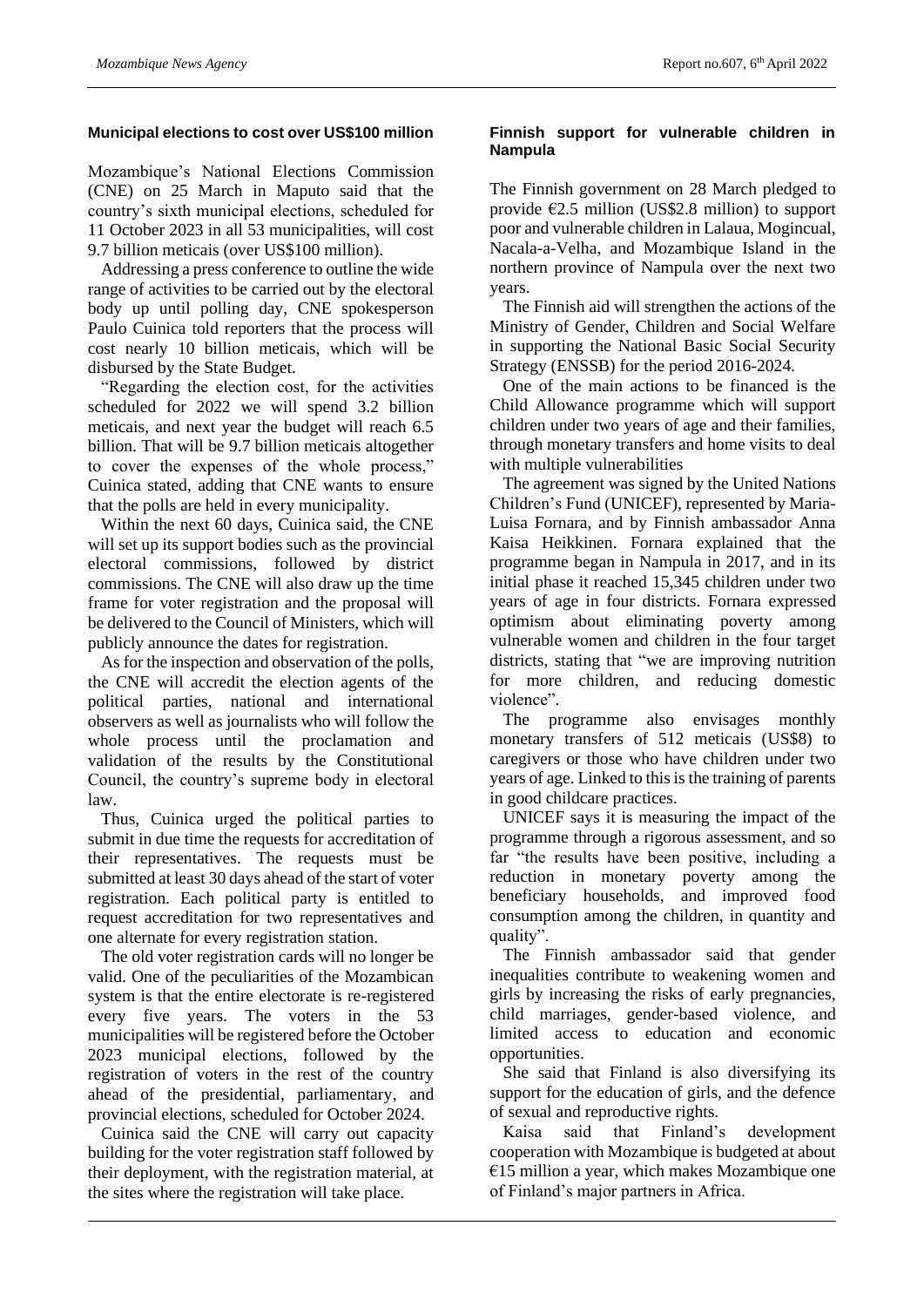#### **Central Bank increases interest rates**

The Bank of Mozambique on 30 March increased its benchmark interest rate by 200 base points.

A statement issued by the bank's Monetary Policy Committee (CPMO) said that the Interbank Money Market Rate (MIMO), used by the central bank for its interventions on the interbank money market to regulate liquidity, increases from 13.25 to 15.25 per cent.

This sharp rise follows a period of more than a year (since January 2021) in which interest rates had held steady.

The CPMO justified increasing interest rates on the grounds that the prospects for inflation have deteriorated. What it calls "the rise in geopolitical conflict in Europe", plus natural disasters in central and northern Mozambique, threaten to push prices higher.

"Increasing the MIMO rate", it says, "seeks to maintain control over inflation in the short and medium term, so as to allow a gradual transition to single digit interest rates, in a context of the resumption of the programme with the International Monetary Fund (IMF), and the implementation of natural gas projects".

The prospects, the CPMO warned, are for "an acceleration of general and underlying inflation in the short and medium term, mainly reflecting the direct and indirect effects of the increase in fuel and food prices", despite the stability of the Mozambican currency, the metical.

The CPMO put annual inflation in February at 6.8 per cent.

The risks and uncertainties associated with projections of inflation include the conflict in Ukraine since it is not known how long that will last or the scale of its impact. Other uncertainties include the effects of the recent storms on Mozambican prices, constraints on global supply chains, and to what extent the recent fuel price increases will push up the prices of other goods and services.

The central bank remained optimistic about the recovery of economic activity in Mozambique in 2022, despite the likely slowdown in external demand. This optimism results from the easing of the government's restrictive measures imposed to slow down the spread of Covid-19, and the implementation of energy programmes in Inhambane and the Rovuma Basin, off the coast of Cabo Delgado province.

The Inhambane programme refers to the Temane Thermal Plant (CTT), for which President Filipe Nyusi laid the first stone on 28 March. This will be

the largest power station built post-independence in Mozambique, generating 450 megawatts (MW), in the Inhambane district of Inhassoro.

In the Rovuma Basin, the first of the liquefied natural gas (LNG) projects, is expected to start production and export in the second half of the year. This is the floating LNG platform operated by the Italian energy company, ENI.

The CPMO also noted an increase in domestic public debt, which rose from 220.6 billion meticais (US\$ 3.45 billion) in December to 242.3 billion meticais in March.

#### **Oil companies bid for new licenses**

At least 13 oil companies have delivered bids for the prospection and exploration of hydrocarbons in Mozambique, in response to the sixth licensing round for exploration and production concessions launched by the Mozambican government.

A news report by Radio Mozambique (RM) states that companies such as ExxonMobil and Total Energies have delivered bids, as have the two Russian companies Rosneft and Novatec. Other oil giants that have placed bids include the Italian company ENI; the Chinese companies Sinopec, CNOOC, CNPC and Petro China International, Qatar Petroleum; the South African Petrochemical company Sasol; ONGC Videsh from India; the Irish company Discovery Exploration; and Aiteo from Nigeria.

The tenders cover 16 areas along the country's coastline which include five in the Rovuma basin in Cabo Delgado province, which is already known to contain vast deposits of natural gas. Seven areas are off the coast of Angoche in Nampula province, two are in the Zambezi delta, and the remaining two are in the south of the country in the delta of the Save River. Taken together, the 16 areas cover 92,000 square kilometres.

#### **Gombe death toll over 53**

At least 53 people died and over 75,000 houses were destroyed or damaged during tropical cyclone "Gombe" which hit the northern Mozambican province of Nampula on 11 March, according to the preliminary results issued by the Emergency Operational Committee (COE).

The cyclone destroyed 29,556 hectares of various crops in the districts of Monapo and Rapale. Livestock breeders also lost cows, goats, pigs and 4,500 chickens.

Fishermen reported the loss of 133 fishing vessels and five water reservoirs were destroyed.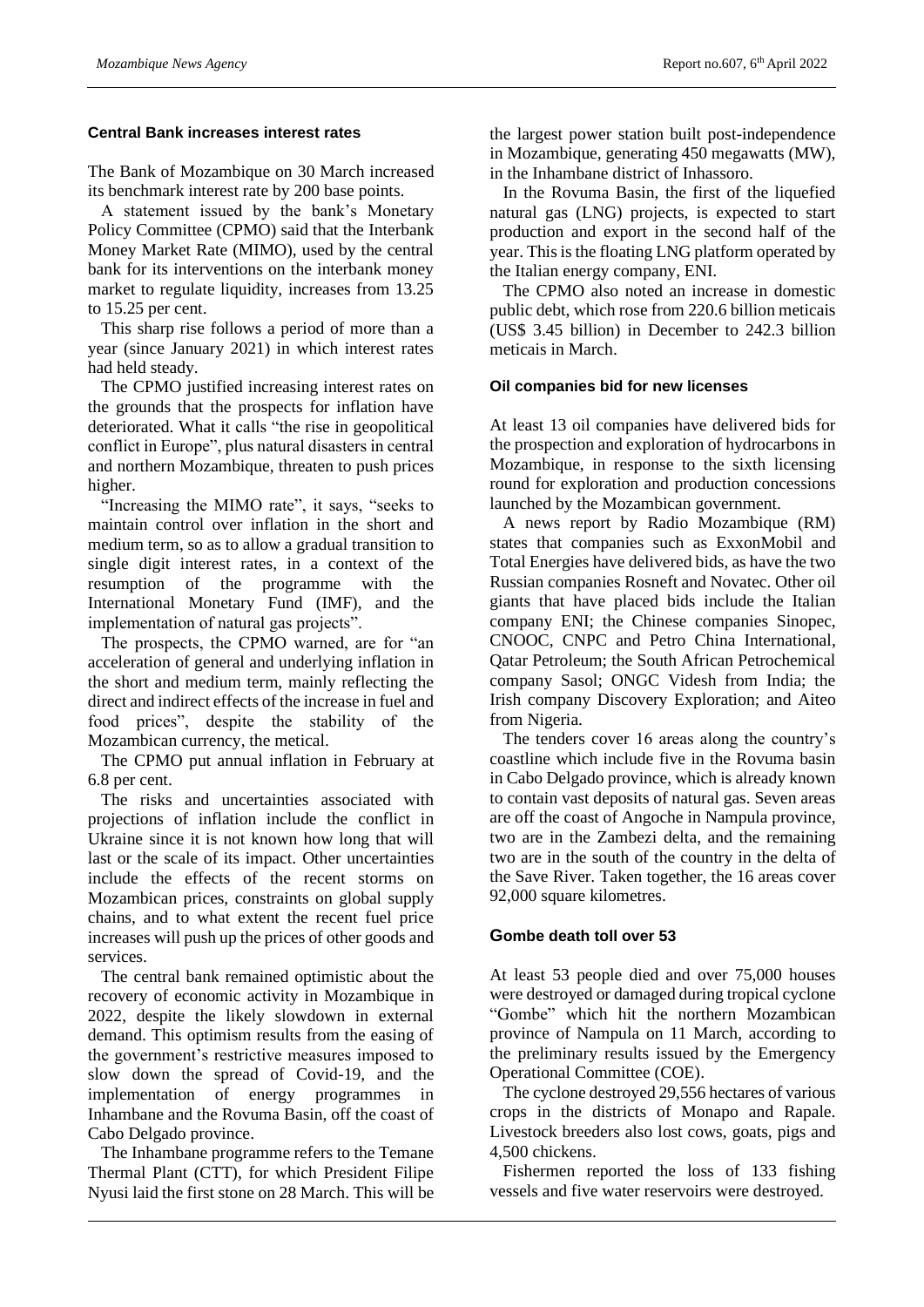### **Japan pledges US\$5.2 million for sustainable development**

The Japanese government on 24 March announced a grant of US\$5.2 million which will "support Mozambique on its path to sustainable development, as well as the humanitarian response to the crisis in the north of the country".

The Japanese aid will be implemented through international organisations including United Nations agencies, the International Committee of the Red Cross (ICRC), and the International Federation of Red Cross Societies (IFRC).

According to a press release from the embassy, the aid "will allow the international organisations selected to strengthen and increase their support to the Mozambican government in matters of sustainable development and the humanitarian response for internally displaced people and their host communities affected by the crisis in northern Mozambique".

Japan will grant US\$4.9 million to assist displaced people and host communities with a further US\$300,000 for "promoting responsible business conduct in Mozambique, with particular stress on the promotion of due diligence in matters of human rights in global supply chains, and in levering the Guiding Principles of the United Nations on Business and Human Rights".

#### **President visits new tourist resort**

President Filipe Nyusi on 18 March stressed that tourism remains one of the government's main approaches to ensure diversification and competitiveness of the country's economy, and also to create jobs and improve livelihoods.

President Nyusi made the remarks when he and visiting Portuguese President Marcelo Rebelo de Sousa inaugurated a luxury tourist resort, the Montebelo Bay and Resort, located at Ponta Milibangalala in Maputo National Park, about 50 kilometres south of the capital. Rated five stars, the resort cost US\$92 million, has 51 rooms, and employs a hundred people directly.

President Nyusi said that the tourism sector has been recording sound growth and Maputo province has been making a great contribution, although it has not yet exhausted its capacity. He noted that Maputo province has 471 tourist resorts and Matutuine district, where Milibangalala is located, houses 167 of them.

The tourism sector was severely affected when international trips came to a halt due to the Covid-19 pandemic. Aware of the need to boost the tourism sector, the Mozambican government has adopted a wide variety of measures to boost its recovery. The measures, President Nyusi pointed out, include a resilience and recovery plan for the tourism sector 2022-2024, staff immunisation, and the quality label named "Pro Limpo".

"The tourism sector has demonstrated resilience, whenever there are adverse situations which caused losses," President Nyusi declared, adding that data from the World Tourism Organisation show that in 2021 international tourism recorded a moderate recovery.

# **Polio vaccination surpasses target**

The Health Ministry on 30 March announced that it has surpassed the target set for vaccinating children under the age of five against polio.

The target for the first phase of the campaign, in the northern provinces of Niassa, Nampula, and Cabo Delgado and in the central provinces of Zambezia, Tete, Manica, and Sofala was to reach 4.2 million children between 24 and 27 March.

Announcing the results of the first round of the campaign at a Maputo press conference, the National Director of Public Health, Quinhas Fernandes, said that 4,833,352 children under the age of five had been vaccinated. All seven provinces surpassed their targets, with coverage rates varying between 107 and 117 per cent. The greatest success was in Tete where the target was 496,924, but 580,980 children were vaccinated.

The first round involved 46,000 people vaccination staff, supervisors, coordinators, mobilisers, independent monitors, drivers, and other logistical personnel - and cost US\$3.4 million.

Fernandes recognised the efforts made by the vaccination brigades in Nampula and Zambezia who had to cope with the enormous difficulties caused by Cyclone Gombe and the flooding of major river valleys that came in its wake.

He praised the parents and guardians in the target provinces "not only because you recognised the importance of vaccinating your children, but also because you took your children to the vaccination posts or opened the doors of your houses to allow our brigades to carry out this activity".

The Ministry launched the campaign because a case of polio was detected in Malawi on 17 February, and two cases were detected in northern Mozambique (in Cabo Delgado and Nampula). The Ministry says that the second round will also target the northern and central regions. The date for this round, and the target group, will be announced shortly.